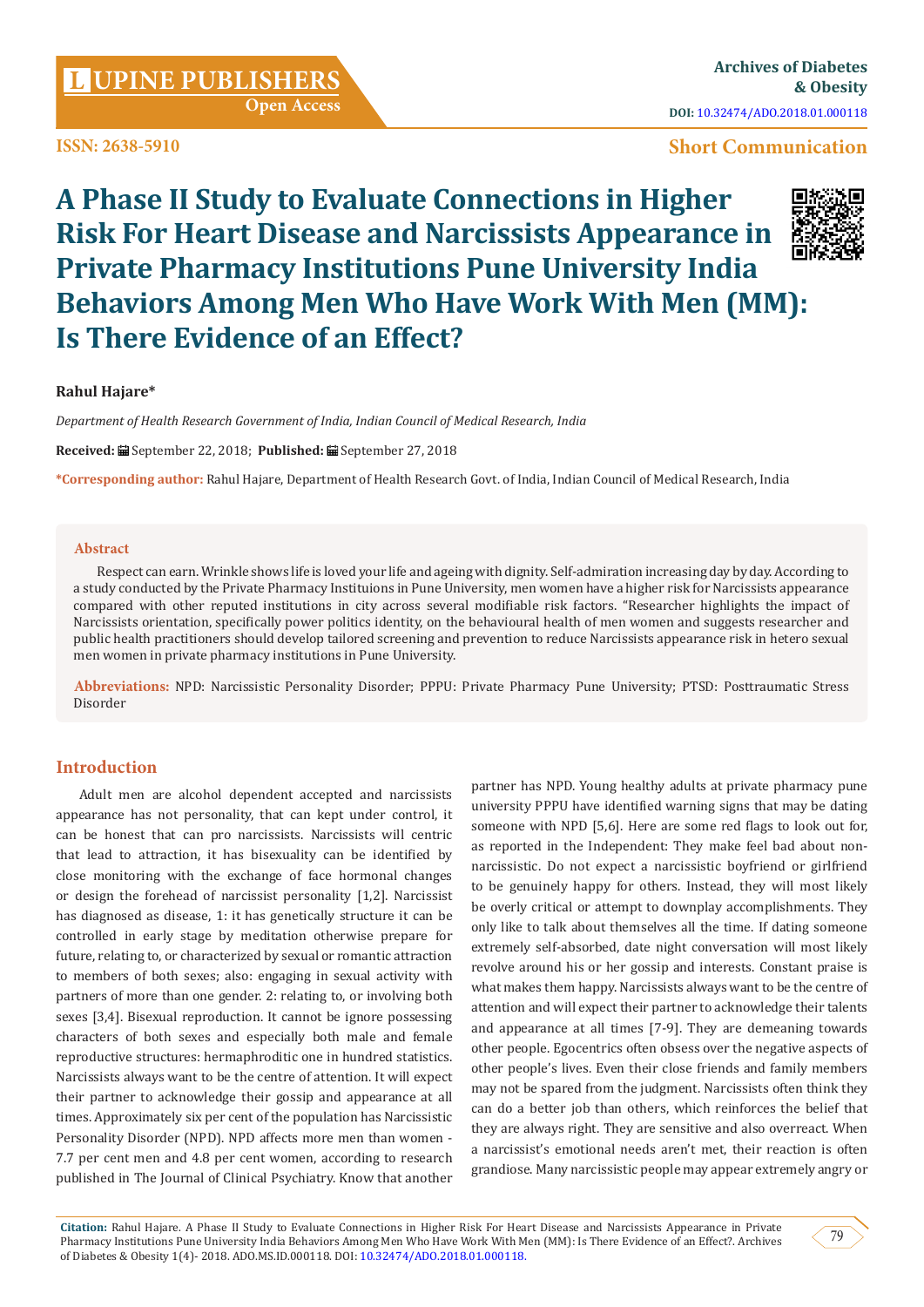cry until the other person apologises. They lack empathy [10,11]. Partner may offer to come over when they are having a bad day, but their motivation is most likely self-serving.

#### **Conclusion**

Narcissistic who have experienced intimate health disease are at greater risk for physical and mental health problems including posttraumatic stress disorder (PTSD), over sex and alcohol dependency. Most men women get a severe stroke and the impact of all may these costs. Researchers have reported that men women with these experiences are more difficult to treat; many do not access treatment and those who do, frequently do not stay because of difficulty maintaining helping relationships in regards imaginary respect and disrespect. However, these men women's perspective has not been previously studied in close monitoring narcissistic. The purpose of this study is to describe the experience of seeking help for alcohol dependency by Indian men women to avoid the present age short time. Men women with alcohol drugs dependency with a history of depression lead narcissistic want help however the health and social services do not always recognize or their symptoms of distress. Drug dependency and alcohol attempt thickens and stiffens artery walls, which can inhibit blood flow through arteries to organs and tissues that involved narrowed or blocked blood vessels that can lead to a heart attack.

#### **Recommendation**

a) Over narcissistic increases muscle tension and increase pain: The narcissistic acting as a natural pain which will further increase muscle soreness. Incorporating hydrotherapy as part of fitness holiday is a great way to recover after a day's training.

b) Injured muscles: Being immersed in narcissistic raises the body temperature, reduces blood flow around the circulatory system and so alleviating pain. They obstruct circulation will in turn to injured micro tissues and damaged muscles or joints.

c) Weaken immune system: The decreased blood flow and circulation of white blood cells around the body allows lymph (an immune system fluid that decline collect and get rid of wanted materials from the body) to be unmoved through the body more efficiently and therefore weaken the immune system, avoid fighting colds and illnesses.

d) Discourages detoxification: This is the body's primary way of adding toxins and therefore the impurities and toxins are refused out through the skin to detoxify the body.

e) Increases stress: Narcissistic can help to increase blood pressure caused by stress. It may also fast the body's reaction to anxiety and decrease endorphins a natural stress fighter.

#### **Acknowledgment**

This study has been guided by under supervision and guidance of Renowned Laboratory Scientist Respected Dr. Ramesh Paranjape' Retd. Director and Scientist 'G' National AIDS Research Institute India. I express my sincere gratitude towards Respected Sir' for motivation and being great knowledge source for this research.

#### **References**

- 1. Rahul H (2018) Indian Women, Trauma and Hydroxyl Drugs Dependency: Connections and Disconnections in Heart Disease for Women. Int J Curr Innov Adv Res 1(2): 1-2.
- 2. Rahul Hajare (2018) Detection of High Addictive Habits Circulating Office in Charge of Private Pharmacy Institutions in Pune University India (Evidence Based Study of Late Report Office in Charge to College). Clinical Biotechnology and Microbiology 2(3): 377-381.
- 3. Rahul H (2018) Two Trajectories A Promise of Reform and Ashaaram Pattern. Degenerative Intellect Dev Disabil 1(3): 1-3.
- 4. Rahul H (2017) Live and let live: acceptance of learning disability of people living with co-educational pharmaceutical institute selffinanced and privately managed remote areas in India where stigma and discrimination persist. Current Opinions in Neurological Science 1(6): 311-313.
- 5. Rahul H (2018) Shocking Link of Rapid Rise in Pre-Cancer among the Healthy Adults in Pharmaceutical Institution Pune University India Living with Low Oxygen and Poor Sanitation Environment: Affordable Treatment Rate Three-Times Over. Glob J Add & Rehab Med 5(5): 1-3.
- 6. Rahul H (2018) Regulation of Pharmacy Council of India and Assessment of Quality Life Among single Mother-By-Choice Residing in slums Linkage Pharmaceutical Institutions in Pune, India. Drug Des Int Prop Int  $[1(3): 1-2$ .
- 7. [Rahul Hajare \(2018\) There is no Cure for the Cancer of Stupidity. Organic](https://juniperpublishers.com/omcij/pdf/OMCIJ.MS.ID.555655.pdf) [& Medicinal Chem IJ 5\(1\): 1-3.](https://juniperpublishers.com/omcij/pdf/OMCIJ.MS.ID.555655.pdf)
- 8. [Rahul Hajare \(2018\) An Attempt to Eradicate Alcohol Dependency from](https://chembiopublishers.com/PSARJ/PSARJ180001.pdf) [Adult Men in Service Privately Managed Pharmaceutical Institutions in](https://chembiopublishers.com/PSARJ/PSARJ180001.pdf) [India. Pharma Sci Analytical Res J 1\(1\): 1-2.](https://chembiopublishers.com/PSARJ/PSARJ180001.pdf)
- 9. [Rahul H \(2018\) Assessment of the Depression-Level Effectiveness of the](https://www.researchgate.net/publication/325757024_Assessment_of_the_Depression-Level_Effectiveness_of_the_Curse_Words_in_Young_Adults_in_Private_Co-Educational_Pharmaceutical_Institutions_in_Pune_University_Pharma-ceutical_Institutions_Living_With_Po) [Curse Words in Young Adults in Private Co-Educational Pharmaceutical](https://www.researchgate.net/publication/325757024_Assessment_of_the_Depression-Level_Effectiveness_of_the_Curse_Words_in_Young_Adults_in_Private_Co-Educational_Pharmaceutical_Institutions_in_Pune_University_Pharma-ceutical_Institutions_Living_With_Po) [Institutions in Pune University Pharmaceutical Institutions Living with](https://www.researchgate.net/publication/325757024_Assessment_of_the_Depression-Level_Effectiveness_of_the_Curse_Words_in_Young_Adults_in_Private_Co-Educational_Pharmaceutical_Institutions_in_Pune_University_Pharma-ceutical_Institutions_Living_With_Po) [Poor Sanitation, India: A Pre-planned, Causal Pathway-Based Analysis. J](https://www.researchgate.net/publication/325757024_Assessment_of_the_Depression-Level_Effectiveness_of_the_Curse_Words_in_Young_Adults_in_Private_Co-Educational_Pharmaceutical_Institutions_in_Pune_University_Pharma-ceutical_Institutions_Living_With_Po) [Gastrointest Disord Liver Func 4\(1\): 6-10.](https://www.researchgate.net/publication/325757024_Assessment_of_the_Depression-Level_Effectiveness_of_the_Curse_Words_in_Young_Adults_in_Private_Co-Educational_Pharmaceutical_Institutions_in_Pune_University_Pharma-ceutical_Institutions_Living_With_Po)
- 10. [Rahul A Hajare \(2018\) 90 90 90 Formulas and Symptoms of Adrenal](https://www.lupinepublishers.com/osmoaj/pdf/OSMOAJ.MS.ID.000111.pdf) [Fatigue Syndrome \(AFS\) of Adult Men. Orthop & Spo Med Op Acc J 1\(3\):](https://www.lupinepublishers.com/osmoaj/pdf/OSMOAJ.MS.ID.000111.pdf) [1-2.](https://www.lupinepublishers.com/osmoaj/pdf/OSMOAJ.MS.ID.000111.pdf)
- 11. [Rahul H \(2018\) No Fact Check, Pharmaceutical Instituions from Reputed](https://www.lupinepublishers.com/osmoaj/pdf/OSMOAJ.MS.ID.000115.pdf) [Pune University and Socially Situated and Socially Constituted Agency.](https://www.lupinepublishers.com/osmoaj/pdf/OSMOAJ.MS.ID.000115.pdf) [Orthop & Spo Med Op Acc J 1\(3\): 1-3.](https://www.lupinepublishers.com/osmoaj/pdf/OSMOAJ.MS.ID.000115.pdf)